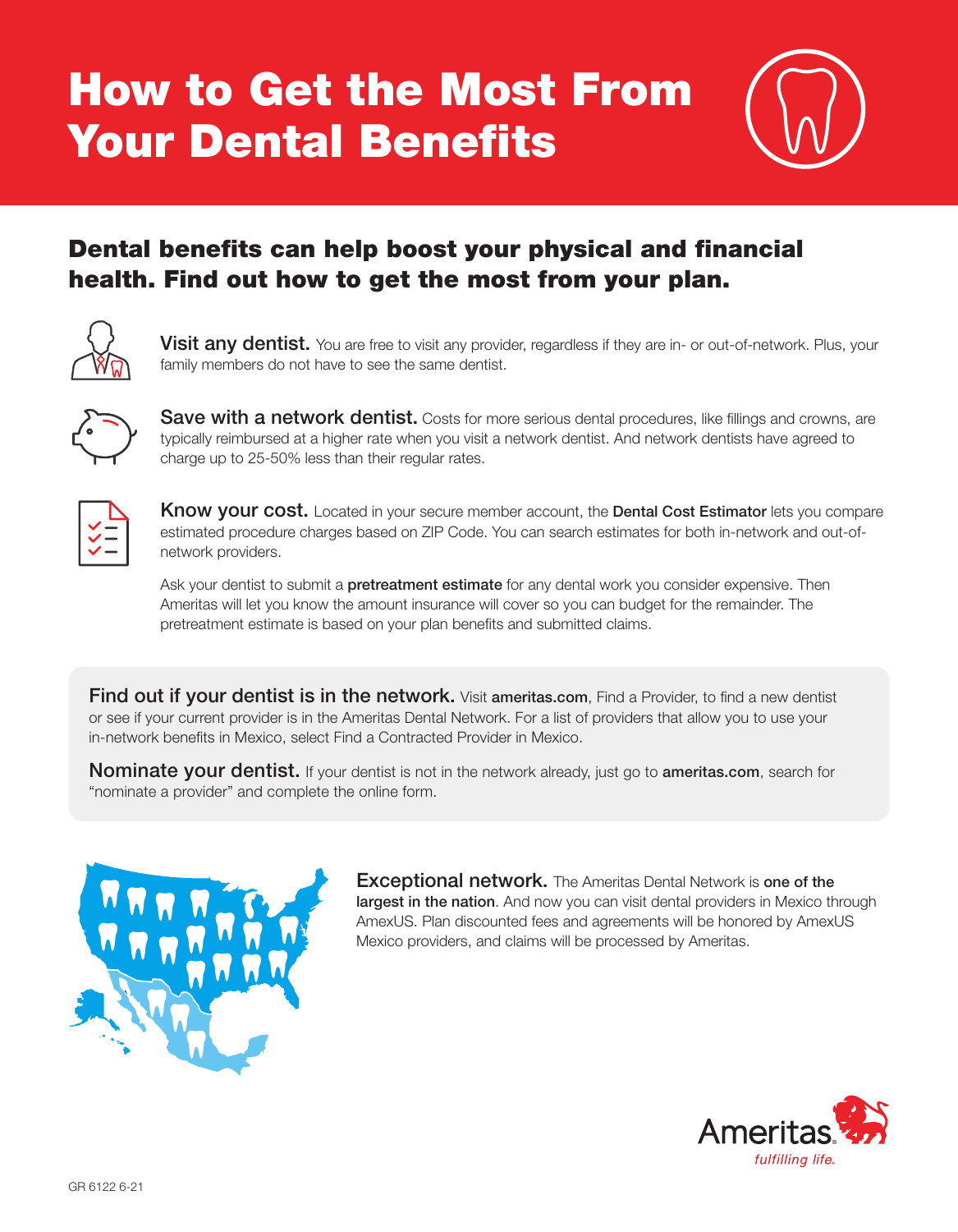## Find everything you need on any device



#### In your secure online member account, you have 24/7 access to:

- your personalized ID card; print it or save it to your smartphone
- claims status and a breakdown of how benefits were calculated and payments processed
- plan details including maximum benefit and deductible amounts, and your remaining benefits
- the average cost for in- or out-of-network procedures based on ZIP Code with the Dental Cost Estimator

#### Register for your secure member account at ameritas.com.

The one-time set up is quick and easy:

- Go to ameritas.com
- Sign in to your Customer (Member) Account under the Dental/Vision/Hearing dropdown
- On the Login page select "Register Now"
- Complete the New User Registration form

Using online services helps to minimize your risk of identity theft, protect your privacy, and get your benefit information faster.

#### Sign up to receive your explanation of benefits (EOB) statements online

To receive electronic EOBs instead of paper statements, select the go paperless option when logging in to or setting up your member account.

Compared to paper, online statements are:





more secure more detailed better for the environment



convenient faster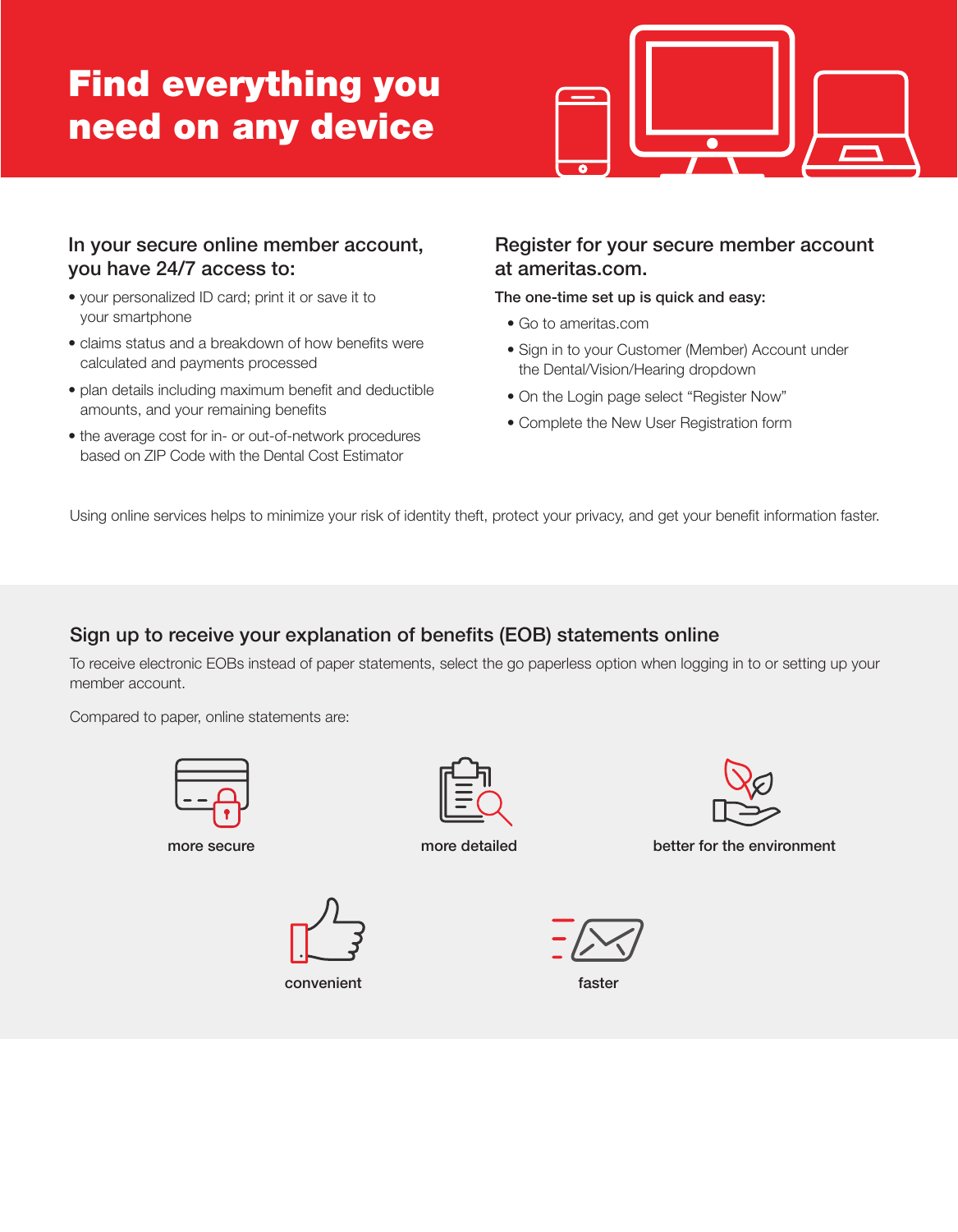## **Save more with Ameritas**

**Prescription savings.** You and your covered dependents can save on prescription medications at over 60,000 pharmacies across the nation including CVS, Walgreens, Rite Aid and Walmart. Participating pharmacies give your normal health care pharmacy benefit, or the Rx discount, whichever saves you more. Switching to generic and presenting the card saved 97% on one prescription.\*

Find a pharmacy near you ameritas.com/rxpharmacy

Look up a price ameritas.com/rxpricing



#### **Prescription Drug Savings Card**



### **THIS IS NOT INSURANCE**

Certain terms and conditions apply. View terms and conditions at ameritas.com/rxterms. Void where prohibited. Discounts available only at participating pharmacies. Process all prescriptions electronically.

For prescription discount drug pricing please visit ameritas.com/rxpricing.

Discounts available at over 60,000 pharmacies across the nation. To find a pharmacy visit ameritas.com/rxpharmacy.

Pharmacy and member help desk 1-877-684-0032

This is a FREE card and may not be sold.



Eyewear savings. As an Ameritas insured member, you can save on a complete pair of prescription eyeglasses at Walmart Vision Centers nationwide (excludes contacts).

The prescription and eyewear discounts are not insurance and are no additional cost to your plan premium.



\* On average, you could see up to 65% savings on generic prescriptions, and overall average savings of 40% across brand name and generic prescriptions combined. Illustration numbers are rounded to the nearest dollar amount, based on Lexapro TAB 20MG and Escitalopram TAB 20MG, ZIP 68510.

GR 6269 10-20